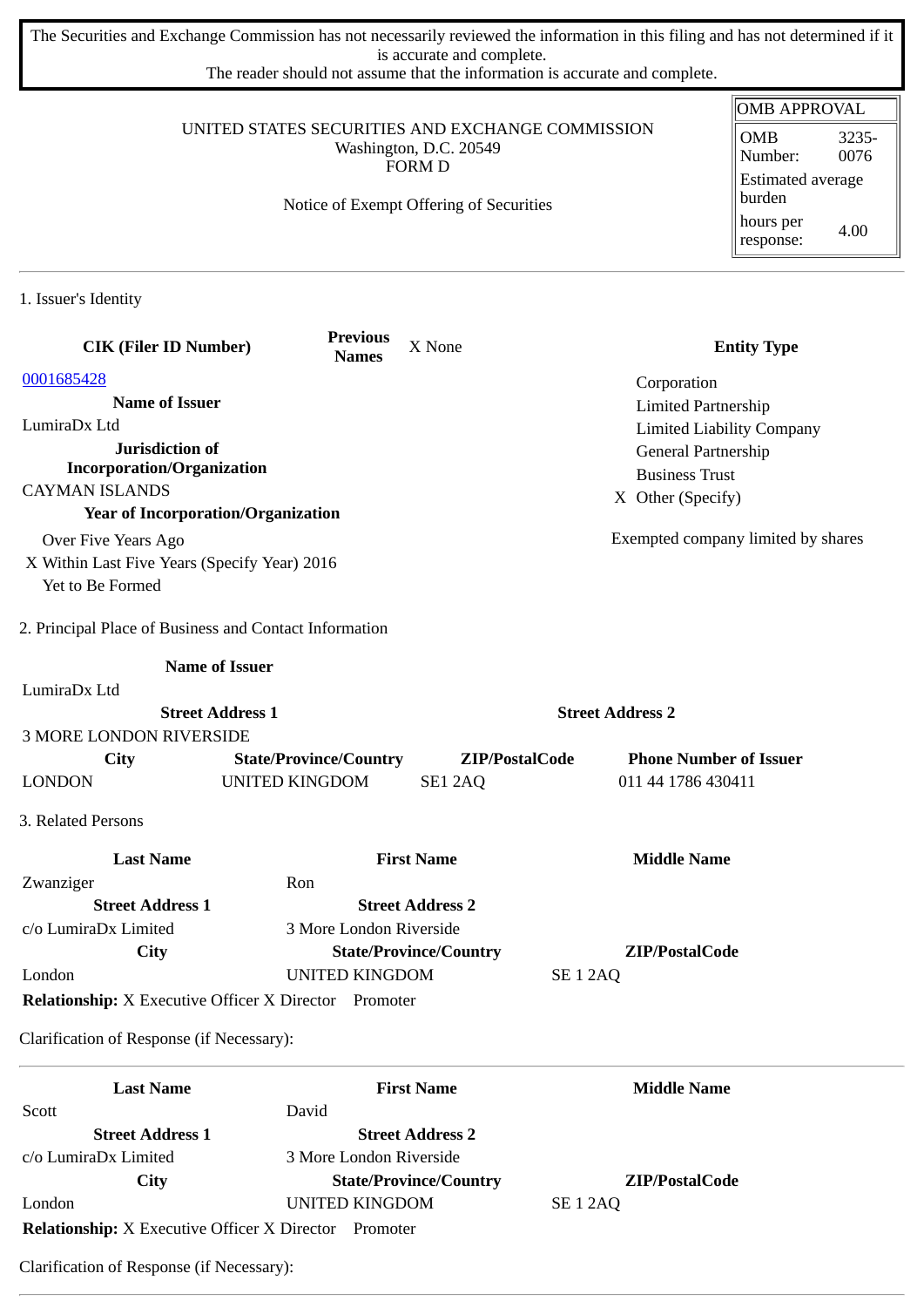| <b>Last Name</b>                                             | <b>First Name</b>             | <b>Middle Name</b> |
|--------------------------------------------------------------|-------------------------------|--------------------|
| McAleer                                                      | Jerry                         |                    |
| <b>Street Address 1</b>                                      | <b>Street Address 2</b>       |                    |
| c/o LumiraDx Limited                                         | 3 More London Riverside       |                    |
| <b>City</b>                                                  | <b>State/Province/Country</b> | ZIP/PostalCode     |
| London                                                       | <b>UNITED KINGDOM</b>         | <b>SE 1 2AQ</b>    |
| <b>Relationship:</b> X Executive Officer X Director Promoter |                               |                    |
| Clarification of Response (if Necessary):                    |                               |                    |
| <b>Last Name</b>                                             | <b>First Name</b>             | <b>Middle Name</b> |
| Nagpal                                                       | Sumit                         |                    |
| <b>Street Address 1</b>                                      | <b>Street Address 2</b>       |                    |
| c/o LumiraDx Limited                                         | 3 More London Riverside       |                    |
| City                                                         | <b>State/Province/Country</b> | ZIP/PostalCode     |
| London                                                       | <b>UNITED KINGDOM</b>         | <b>SE 1 2AQ</b>    |
| Relationship: X Executive Officer Director Promoter          |                               |                    |
| Clarification of Response (if Necessary):                    |                               |                    |
| <b>Last Name</b>                                             | <b>First Name</b>             | <b>Middle Name</b> |
| Walton                                                       | David                         |                    |
| <b>Street Address 1</b>                                      | <b>Street Address 2</b>       |                    |
| c/o LumiraDx Limited                                         | 3 More London Riverside       |                    |
| <b>City</b>                                                  | <b>State/Province/Country</b> | ZIP/PostalCode     |
| London                                                       | <b>UNITED KINGDOM</b>         | <b>SE 1 2AQ</b>    |
| <b>Relationship:</b> X Executive Officer                     | Director Promoter             |                    |
| Clarification of Response (if Necessary):                    |                               |                    |
| <b>Last Name</b>                                             | <b>First Name</b>             | <b>Middle Name</b> |
| Lindner                                                      | Nigel                         |                    |
| <b>Street Address 1</b>                                      | <b>Street Address 2</b>       |                    |
| c/o LumiraDx Limited                                         | 3 More London Riverside       |                    |
| City                                                         | <b>State/Province/Country</b> | ZIP/PostalCode     |
| London                                                       | <b>UNITED KINGDOM</b>         | SE12AQ             |
| <b>Relationship:</b> X Executive Officer Director Promoter   |                               |                    |
| Clarification of Response (if Necessary):                    |                               |                    |
| <b>Last Name</b>                                             | <b>First Name</b>             | <b>Middle Name</b> |
| Welch                                                        | Peter                         |                    |
| <b>Street Address 1</b>                                      | <b>Street Address 2</b>       |                    |
| c/o LumiraDx Limited                                         | 3 More London Riverside       |                    |
| City                                                         | <b>State/Province/Country</b> | ZIP/PostalCode     |
| London                                                       | <b>UNITED KINGDOM</b>         | <b>SE 1 2AQ</b>    |
| <b>Relationship:</b> X Executive Officer                     | Director Promoter             |                    |
| Clarification of Response (if Necessary):                    |                               |                    |
| <b>Last Name</b>                                             | <b>First Name</b>             | <b>Middle Name</b> |
| Ameye                                                        | Veronique                     |                    |
| <b>Street Address 1</b>                                      | <b>Street Address 2</b>       |                    |
| c/o LumiraDx Limited                                         | 3 More                        |                    |
| City                                                         | <b>State/Province/Country</b> | ZIP/PostalCode     |

London UNITED KINGDOM SE 1 2AQ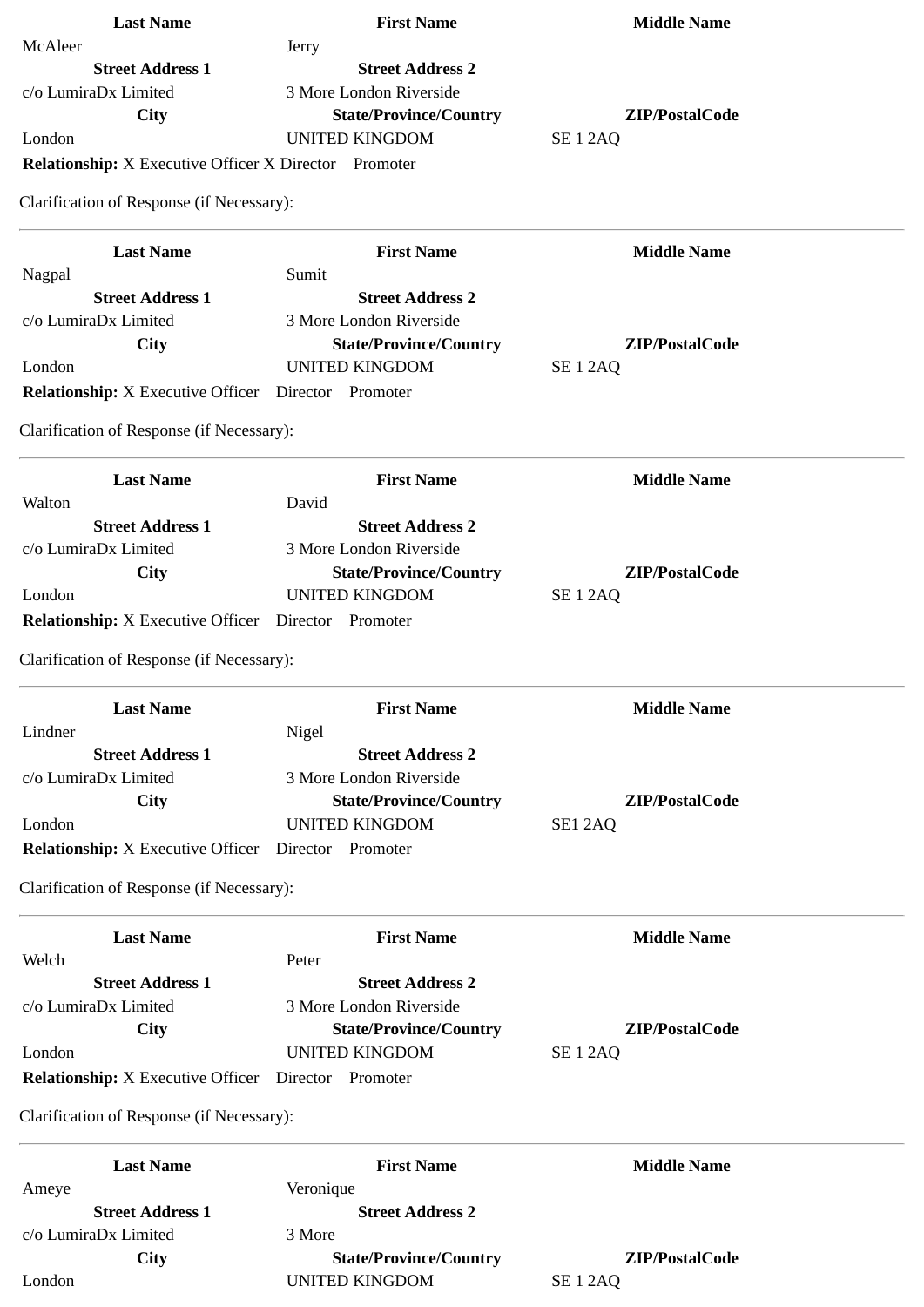Clarification of Response (if Necessary):

## 4. Industry Group

| Agriculture                                           |                | <b>Health Care</b>         | Retailing                 |
|-------------------------------------------------------|----------------|----------------------------|---------------------------|
| <b>Banking &amp; Financial Services</b>               |                | Biotechnology              | Restaurants               |
| <b>Commercial Banking</b>                             |                | <b>Health Insurance</b>    | Technology                |
| Insurance                                             |                | Hospitals & Physicians     | Computers                 |
| Investing<br><b>Investment Banking</b>                |                | Pharmaceuticals            | Telecommunications        |
| Pooled Investment Fund                                |                | X Other Health Care        | Other Technology          |
| Is the issuer registered as                           |                | Manufacturing              | Travel                    |
| an investment company under<br>the Investment Company |                | <b>Real Estate</b>         | Airlines & Airports       |
| Act of 1940?                                          |                | Commercial                 | Lodging & Conventions     |
| Yes                                                   | N <sub>0</sub> | Construction               | Tourism & Travel Services |
| Other Banking & Financial Services                    |                | <b>REITS &amp; Finance</b> | Other Travel              |
| <b>Business Services</b>                              |                | Residential                | Other                     |
| Energy                                                |                | <b>Other Real Estate</b>   |                           |
| Coal Mining                                           |                |                            |                           |
| <b>Electric Utilities</b>                             |                |                            |                           |
| <b>Energy Conservation</b>                            |                |                            |                           |
| <b>Environmental Services</b>                         |                |                            |                           |
|                                                       |                |                            |                           |

- Oil & Gas
- Other Energy

## 5. Issuer Size

| <b>Revenue Range</b>             | <b>OR</b> | <b>Aggregate Net Asset Value Range</b> |
|----------------------------------|-----------|----------------------------------------|
| No Revenues                      |           | No Aggregate Net Asset Value           |
| $$1 - $1,000,000$                |           | $$1 - $5,000,000$                      |
| $$1,000,001 - $5,000,000$        |           | \$5,000,001 - \$25,000,000             |
| $$5,000,001 -$<br>\$25,000,000   |           | $$25,000,001 - $50,000,000$            |
| $$25,000,001 -$<br>\$100,000,000 |           | \$50,000,001 - \$100,000,000           |
| Over \$100,000,000               |           | Over \$100,000,000                     |
| X Decline to Disclose            |           | Decline to Disclose                    |
| Not Applicable                   |           | Not Applicable                         |
|                                  |           |                                        |

6. Federal Exemption(s) and Exclusion(s) Claimed (select all that apply)

|                                              | Investment Company Act Section 3(c) |                    |  |
|----------------------------------------------|-------------------------------------|--------------------|--|
| Rule $504(b)(1)$ (not (i), (ii) or (iii))    | Section $3(c)(1)$                   | Section $3(c)(9)$  |  |
| Rule 504 (b) $(1)(i)$<br>Rule 504 (b)(1)(ii) | Section $3(c)(2)$                   | Section $3(c)(10)$ |  |
| Rule 504 (b)(1)(iii)                         | Section $3(c)(3)$                   | Section $3(c)(11)$ |  |
| <b>Rule 505</b>                              | Section $3(c)(4)$                   | Section $3(c)(12)$ |  |
| $X$ Rule 506(b)<br>Rule $506(c)$             | Section $3(c)(5)$                   | Section $3(c)(13)$ |  |
| Securities Act Section 4(a)(5)               | Section $3(c)(6)$                   | Section $3(c)(14)$ |  |
|                                              | Section $3(c)(7)$                   |                    |  |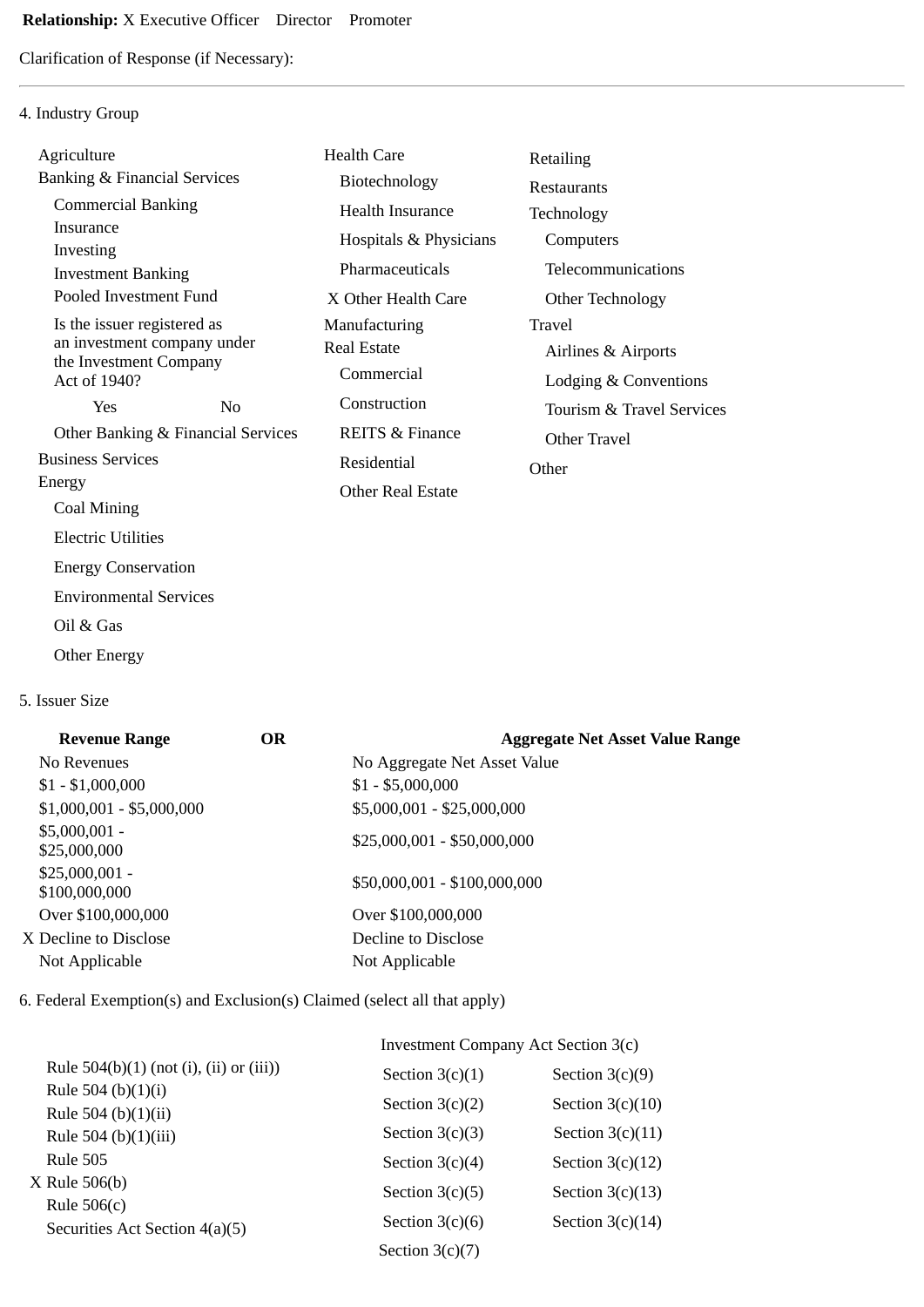|  | 7. Type of Filing |  |
|--|-------------------|--|

| X New Notice Date of First Sale 2016-10-03 First Sale Yet to Occur<br>Amendment                                                                                                      |                                                                                                                           |                 |
|--------------------------------------------------------------------------------------------------------------------------------------------------------------------------------------|---------------------------------------------------------------------------------------------------------------------------|-----------------|
| 8. Duration of Offering                                                                                                                                                              |                                                                                                                           |                 |
| Does the Issuer intend this offering to last more than one year?                                                                                                                     | Yes X No                                                                                                                  |                 |
| 9. Type(s) of Securities Offered (select all that apply)                                                                                                                             |                                                                                                                           |                 |
| X Equity<br>X Debt<br>X Option, Warrant or Other Right to Acquire Another Security<br>Security to be Acquired Upon Exercise of Option, Warrant or<br>Other Right to Acquire Security | Pooled Investment Fund Interests<br>Tenant-in-Common Securities<br><b>Mineral Property Securities</b><br>Other (describe) |                 |
| 10. Business Combination Transaction                                                                                                                                                 |                                                                                                                           |                 |
| Is this offering being made in connection with a business combination transaction, such as<br>a merger, acquisition or exchange offer?                                               | Yes X No                                                                                                                  |                 |
| Clarification of Response (if Necessary):                                                                                                                                            |                                                                                                                           |                 |
| 11. Minimum Investment                                                                                                                                                               |                                                                                                                           |                 |
| Minimum investment accepted from any outside investor \$0 USD                                                                                                                        |                                                                                                                           |                 |
| 12. Sales Compensation                                                                                                                                                               |                                                                                                                           |                 |
| Recipient                                                                                                                                                                            | Recipient CRD Number None                                                                                                 |                 |
| U.S. Boston Capital Corporation                                                                                                                                                      | 5251                                                                                                                      |                 |
| (Associated) Broker or Dealer X None                                                                                                                                                 | (Associated) Broker or Dealer CRD Number X None                                                                           |                 |
| None                                                                                                                                                                                 | None                                                                                                                      |                 |
| <b>Street Address 1</b>                                                                                                                                                              | <b>Street Address 2</b>                                                                                                   |                 |
| 55 Old Bedford Road                                                                                                                                                                  |                                                                                                                           |                 |
| City                                                                                                                                                                                 | State/Province/Country                                                                                                    | ZIP/Postal Code |
| Lincoln                                                                                                                                                                              | <b>MASSACHUSETTS</b>                                                                                                      | 01773           |
| State(s) of Solicitation (select all that apply)<br><b>All States</b><br>Check "All States" or check individual States                                                               | Foreign/non-US                                                                                                            |                 |
| MASSACHUSETTS                                                                                                                                                                        |                                                                                                                           |                 |
| 13. Offering and Sales Amounts                                                                                                                                                       |                                                                                                                           |                 |
| <b>Total Offering Amount</b><br>\$42,625,000 USD or<br>Indefinite                                                                                                                    |                                                                                                                           |                 |

Total Amount Sold \$42,625,000 USD Total Remaining to be Sold \$0 USD or Indefinite

Clarification of Response (if Necessary):

14. Investors

Select if securities in the offering have been or may be sold to persons who do not qualify as accredited investors, and enter the number of such non-accredited investors who already have invested in the offering. Regardless of whether securities in the offering have been or may be sold to persons who do not qualify as accredited investors, enter the total number of investors who already have invested in the offering:

 $\sqrt{2}$